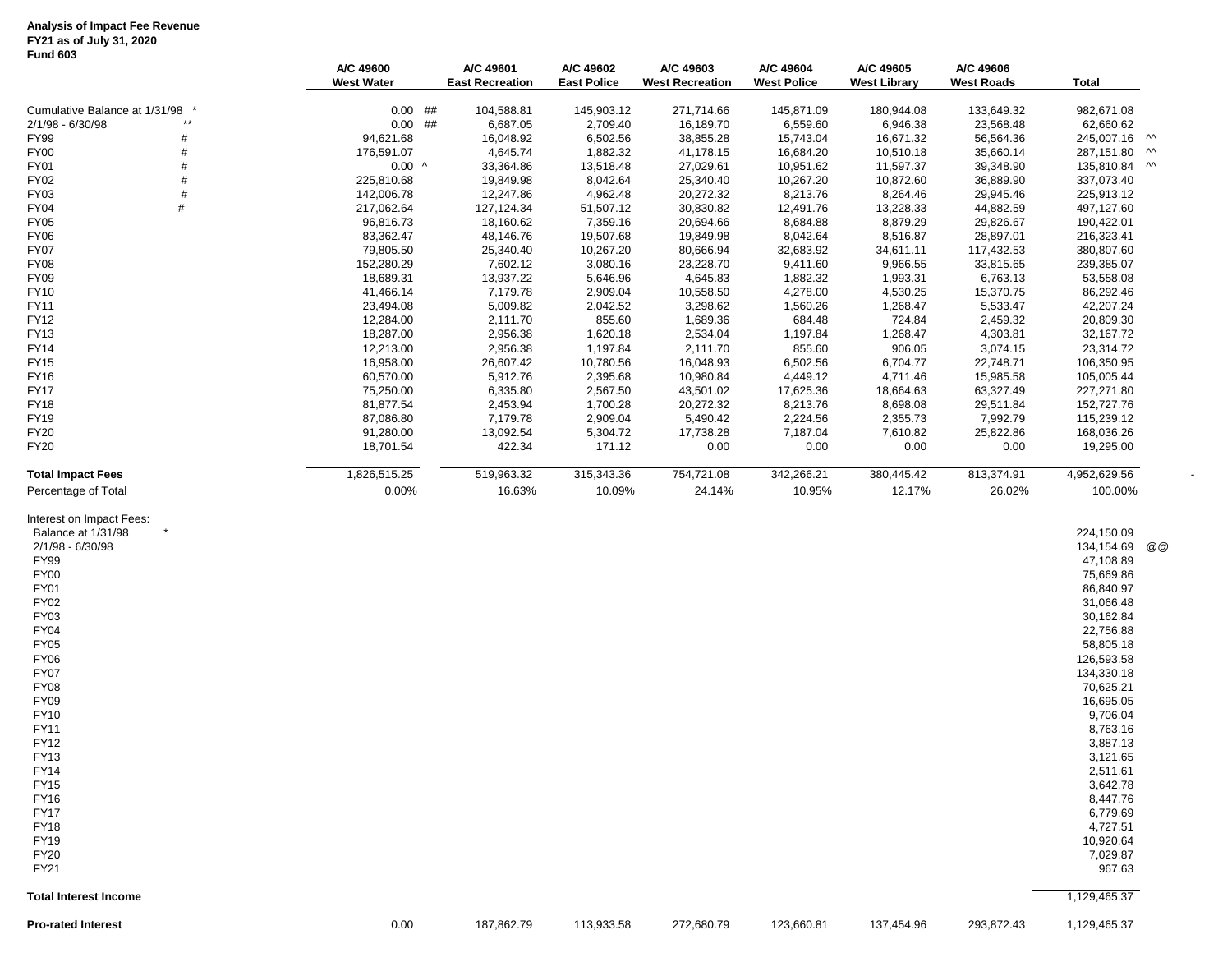## **Analysis of Impact Fee Revenue**

#### **FY21 as of July 31, 2020**

| <b>Fund 603</b>                                                       | A/C 49600<br><b>West Water</b> | A/C 49601<br><b>East Recreation</b> | A/C 49602<br><b>East Police</b> | A/C 49603<br><b>West Recreation</b> | A/C 49604<br><b>West Police</b> | A/C 49605<br><b>West Library</b> | A/C 49606<br><b>West Roads</b> | <b>Total</b> |
|-----------------------------------------------------------------------|--------------------------------|-------------------------------------|---------------------------------|-------------------------------------|---------------------------------|----------------------------------|--------------------------------|--------------|
| <b>Total Impact Fee plus Interest</b>                                 | 1,826,515.25                   | 707,826.11                          | 429,276.94                      | 1,027,401.87                        | 465,927.02                      | 517,900.39                       | 1,107,247.34                   | 6,082,094.93 |
| Expenditures against Impact Fees:<br><b>Council Approved Spending</b> | A/C 50330                      | A/C 50331<br>582,200.00             | A/C 50332<br>423,850.87         | A/C 50333<br>873,200.00             | A/C 50334<br>455,923.38         | A/C 50335<br>497,000.00          | A/C 50336<br>855,000.00        | 3,687,174.25 |
| <b>FY98</b>                                                           | 52,250.00                      |                                     |                                 |                                     |                                 |                                  |                                | 52,250.00    |
| <b>FY99</b>                                                           | 95,974.00                      |                                     |                                 |                                     |                                 |                                  |                                | 95,974.00    |
| FY00                                                                  | 0.00                           |                                     |                                 |                                     |                                 |                                  |                                | 0.00         |
| <b>FY01</b>                                                           | (41, 920.20)                   |                                     |                                 |                                     |                                 |                                  |                                | (41, 920.20) |
| FY02                                                                  | 255,492.66                     |                                     |                                 |                                     |                                 |                                  |                                | 255,492.66   |
| FY03                                                                  | 90,983.19                      |                                     |                                 |                                     |                                 |                                  |                                | 90,983.19    |
| FY04                                                                  | 166,822.70                     |                                     |                                 |                                     |                                 |                                  |                                | 166,822.70   |
| <b>FY05</b>                                                           | 0.00                           |                                     |                                 |                                     | 120,142.83                      | 0.00                             |                                | 120,142.83   |
| <b>FY06</b>                                                           | 0.00                           | 26,026.72                           |                                 | 121,077.00                          | 101,426.02                      | 0.00                             |                                | 248,529.74   |
| <b>FY07</b>                                                           | 205,228.70                     | 316,755.26                          | 117,150.77                      | 190,869.17                          | 99,204.11                       | 0.00                             | 500,000.00                     | 1,429,208.01 |
| <b>FY08</b>                                                           | 152,280.29                     | 181,851.92                          | 12,150.96                       | 221,086.36                          | 60,227.04                       | 0.00                             | 140,000.00                     | 767,596.57   |
| <b>FY09</b>                                                           | 0.00                           | 0.00                                | 0.00                            | 0.00                                | 0.00                            | 0.00                             | 0.00                           | 0.00         |
| <b>FY10</b>                                                           | 351,401.95                     | 0.00                                | 7,738.00                        | 5,904.04                            | 0.00                            | 0.00                             | 0.00                           | 365,043.99   |
| <b>FY11</b>                                                           | 0.00                           | 13,919.68                           | 49,450.00                       | 8,571.09                            | 0.00                            | 0.00                             | 40,000.00                      | 111,940.77   |
| <b>FY12</b>                                                           | 33,781.00                      | 7,476.51                            | 0.00                            | 306,736.92                          | 0.00                            | 0.00                             | 0.00                           | 347,994.43   |
| <b>FY13</b>                                                           | 18,287.00                      | 5,204.61                            | 141,017.22                      | 1,672.39                            | 3,982.78                        | 0.00                             | 0.00                           | 170,164.00   |
| <b>FY14</b>                                                           | 0.00                           | 0.00                                | 0.00                            | 0.00                                | 0.00                            | 0.00                             | 0.00                           | 0.00         |
| <b>FY15</b>                                                           | 29,171.00                      | 303.96                              | 40,862.92                       | 0.00                                | 2,207.08                        | 0.00                             | 0.00                           | 72,544.96    |
| <b>FY16</b>                                                           | 60,570.00                      | 2,605.85                            | 0.00                            | 0.00                                | 0.00                            | 0.00                             | 0.00                           | 63,175.85    |
| <b>FY17</b>                                                           | 75,250.00                      | 0.00                                | 52,481.00                       | 0.00                                | 37,973.00                       | 293,619.95                       | 175,000.00                     | 634,323.95   |
| <b>FY18</b>                                                           | 81,877.54                      | 10,000.00                           | 0.00                            | 0.00                                | 0.00                            | 6,737.00                         | 0.00                           | 98,614.54    |
| <b>FY19</b>                                                           | 87,086.80                      | 4,800.00                            | 0.00                            | 0.00                                | 23,760.52                       | 130,570.20                       | 0.00                           | 246,217.52   |
| <b>FY20</b>                                                           | 91,280.00                      | 0.00                                | 3,000.00                        | 0.00                                | 7,000.00                        | 22,308.68                        | 38,500.00                      | 162,088.68   |
| <b>FY21</b>                                                           | 0.00                           | 0.00                                | 5,913.00                        | 0.00                                | 5,686.00                        | 0.00                             | 0.00                           | 11,599.00    |
| <b>Total Expenditures</b>                                             | 1,805,816.63                   | 568,944.51                          | 429,763.87                      | 855,916.97                          | 461,609.38                      | 453,235.83                       | 893,500.00                     | 5,468,787.19 |
| Remaining Balance on authorized Projects                              |                                | 13,255.49                           | (5,913.00)                      | 17,283.03                           | (5,686.00)                      | 43,764.17                        | (38,500.00)                    | 24,203.69    |
| Deposit taken in by Public Works                                      |                                |                                     |                                 |                                     |                                 |                                  |                                | 0.00         |
| <b>Total Impact Fee plus Interest Less Expenditures</b>               | 20,698.62                      | 138,881.60                          | (486.93)                        | 171,484.90                          | 4,317.64                        | 64,664.56                        | 213,747.34                     | 613,307.74   |
| <b>Balance Available for future projects</b>                          |                                | 125,626.11                          | 5,426.07                        | 154,201.87                          | 10,003.64                       | 20,900.39                        | 252,247.34                     |              |